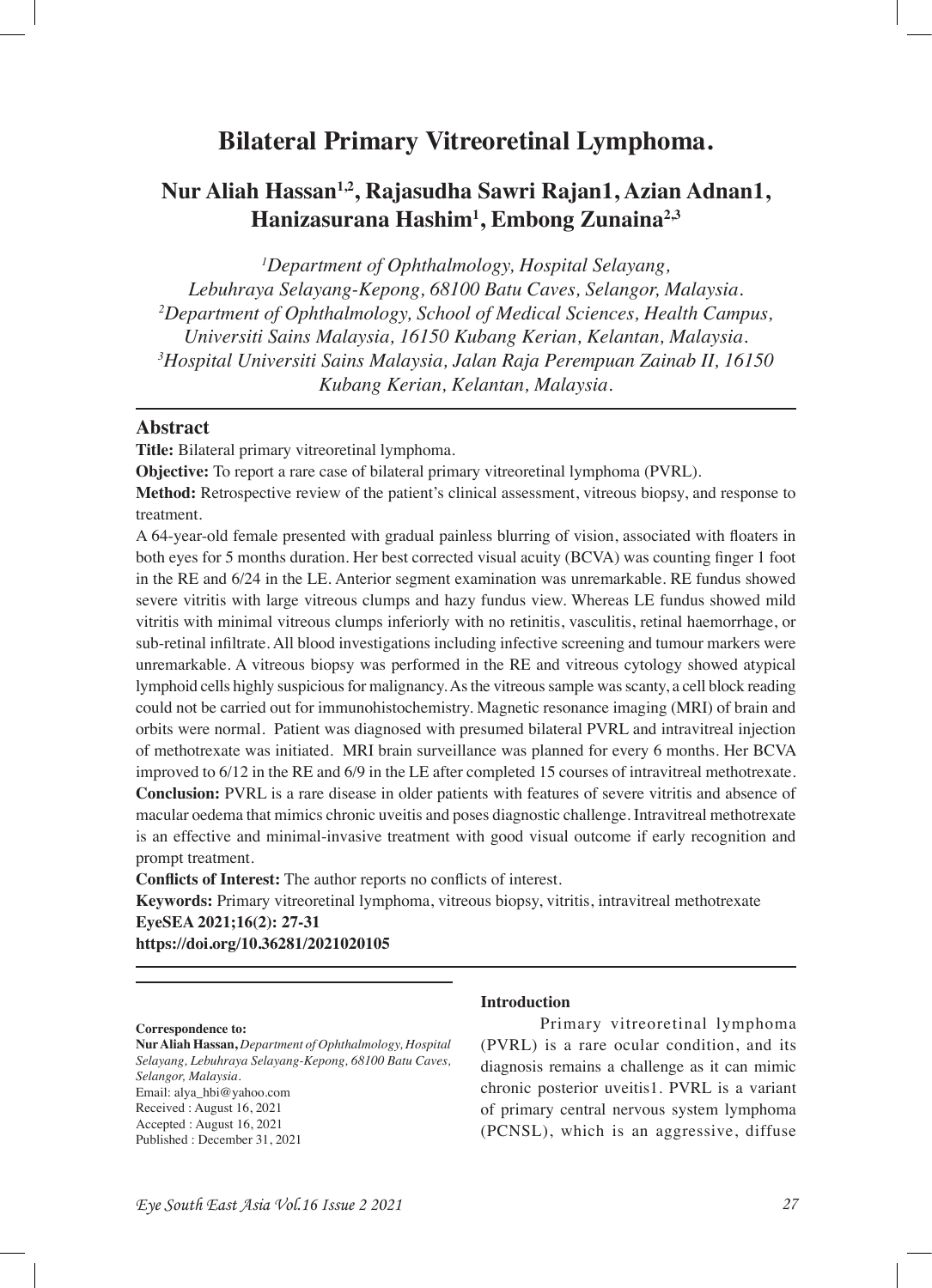large B-cell malignancy associated with poor prognosis<sup>2</sup>. The commonest symptoms reported by Kimura et al<sup>3</sup> and Fardeau et al<sup>4</sup> were floaters and painless moderate loss of vision. The commonest clinical signs reported included moderate vitritis, retinal pigment epithelium (RPE) pigmentary changes and sub-retinal infiltrate, which was found in 50% of the cases<sup>1</sup>. The estimated annual incidence is 0.46 per 100,000 persons.5

Vitreous biopsy is the gold standard for diagnosis of the disease. Once the diagnosis is confrmed, without central nervous system (CNS) involvement, the treatment of choice includes intravitreal injections of methotrexate or rituximab<sup>6</sup>. However, the prognosis is poor, and 42-92% will develop primary CNS lymphoma within 8-29 months<sup>7</sup>. We report a patient with bilateral PVRL that presented with vitritis.

#### **Case Report**

A 64-year-old female with underlying dyslipidemia, presented with gradual worsening and painless blurring of vision in both eyes for 5 months. This was associated with foaters. She was being treated initially for bilateral posterior uveitis and was referred to our centre for vitreous biopsy in view of poor response to oral steroid. There was no previous history of ocular disease, trauma, or surgery.

The patient's BCVA worsened bilaterally, from 6/9 to counting fnger 1 foot in the RE and 6/9 to 6/24 in the LE over the course of 5 months with the treatment of systemic steroid. There was no proptosis and the extraocular muscle movements were full in all directions with no diplopia. Anterior segment examination was unremarkable. RE fundus showed severe vitritis with large vitreous clumps and limited fundus view (Figure 1A), whereas LE fundus showed minimal vitreous clumps inferiorly with absence of retinitis, vasculitis, retinal haemorrhage, subretinal infltrate or macular thickening (Figure 1B). Optical coherence tomography (OCT) of the macular revealed absence of macular oedema bilaterally. There was no palpable lymph nodes, hepatomegaly, splenomegaly, or central nervous system involvement on systemic examination.



Figure 1: Fundus photo of both eyes before treatment. Right eye showed severe vitritis with large vitreous clumps and poor fundus view (A). Left eye showed minimal vitreous clumps inferiorly (B).

All blood investigations including full blood count, full blood picture, serology for toxoplasmosis, toxocara and syphilis were negative. Chest X-ray showed no signs of tuberculosis, sarcoidosis or malignancy. Mantoux test and tumour markers assessments were also negative.

RE vitreous biopsy was obtained by pars plana vitrectomy procedure. The intraoperative fndings during vitrectomy procedure of the RE showed dense vitritis, snowballs inferiorly, retinitis infero-nasally, but there was no retinal haemorrhages or vasculitis seen and the macula was fat. The vitreous sample was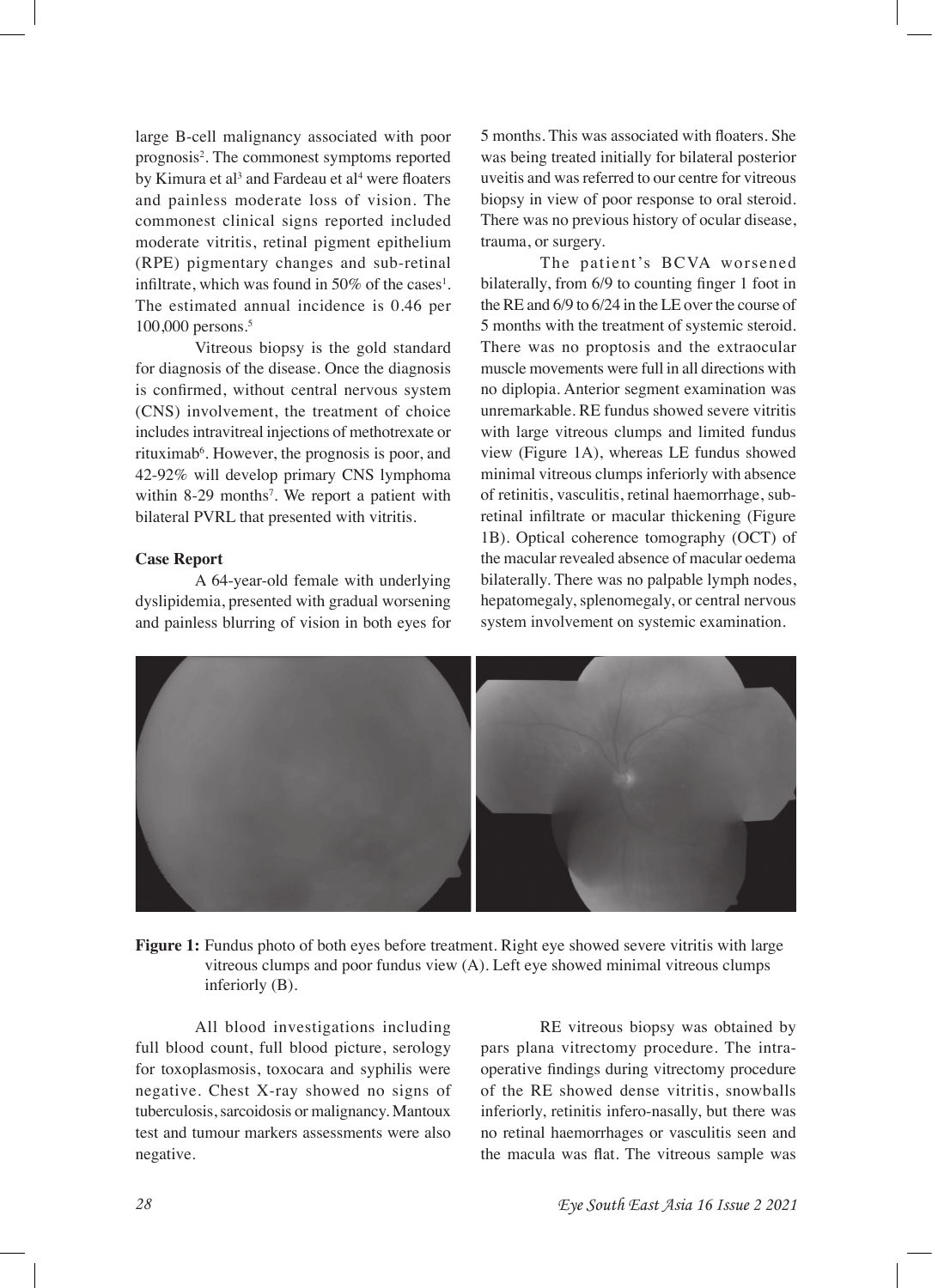sent for Tuberculosis polymerase chain reaction (TB-PCR), cytology, culture and sensitivity (C&S), Gram stain and potassium hydroxide (KOH) test. All of the results came back negative except for cytology. The vitreous cytology result showed single atypical lymphoid cells with few histiocytes. The atypical cells showed enlarged, hyperchromatic nuclei and prominent nucleoli with high nuclear cytoplasmic ratio, that was highly suspicious for malignancy, suggestive of lymphoma. As the vitreous sample was scanty, a cell block reading could not be carried out for immunohistochemistry.

Patient was diagnosed as bilateral presumed PVRL based on the vitreous cytology fndings. Magnetic resonance imaging (MRI) of brain and orbits showed no evidence of orbital or intracranial lesion suggestive of

infltration. The patient was co-managed with an oncologist for the treatment plan. Both eyes were treated with intravitreal injection of methotrexate 400 microgram/0.1ml. Injections were given biweekly for one month, followed by weekly for one month, fortnightly for one month and monthly. She received a total of 15 injections. Following treatment, her BCVA improved to 6/12 in the RE and 6/9 in the LE. Fundus examination showed resolution of vitritis and vitreous clump (Figure 2). MRI brain surveillance was planned for every 6 months and being monitored by both ophthalmologist and oncologist. Subsequent follow-up at one year showed no neurological symptoms with no ocular side-effect of intravitreal methotrexate or any abnormality of the brain on MRI.



**Figure 2:**Fundus photo of both eyes after completed intravitreal injection of Methotrexate. Right eye showed clear media and resolved vitritis and vitreous clumps (A). Left eye showed clear media with resolved vitritis and vitreous clumps (B).

#### **Discussion**

PVRL commonly presents as a masquerade syndrome making its diagnosis extremely challenging and complicated8. In many cases, PVRL also masquerades as chronic posterior uveitis. The vitreous foaters are frequently thought to occur in vitritis or degenerative changes. Clinically, PVRL typically occurs in older patients with median age range of 60s with almost equal distribution between both genders<sup>9,10.</sup> Phillips et al<sup>11</sup> reported higher incidence in male than in female. No racial or regional variations have been documented<sup>12</sup>. Risk factors for the development of PVRL are

immunodefciency and immunosuppression as reported by Mochizuki et al<sup>13</sup> Our patient was a 64-year-old presented with blurring of vision and associated with foaters. According to Chan et al19, about 80% of PVRL patients will eventually develop PCNSL.

The differential diagnosis of PVRL includes a wide spectrum of infectious and noninfectious conditions such as toxoplasmosis, syphilis, tuberculosis, viral retinitis, sarcoidosis, Adamantiades-Behcet's disease, idiopathic uveitis, endophthalmitis, amelanotic melanoma and metastasis $2.8$ .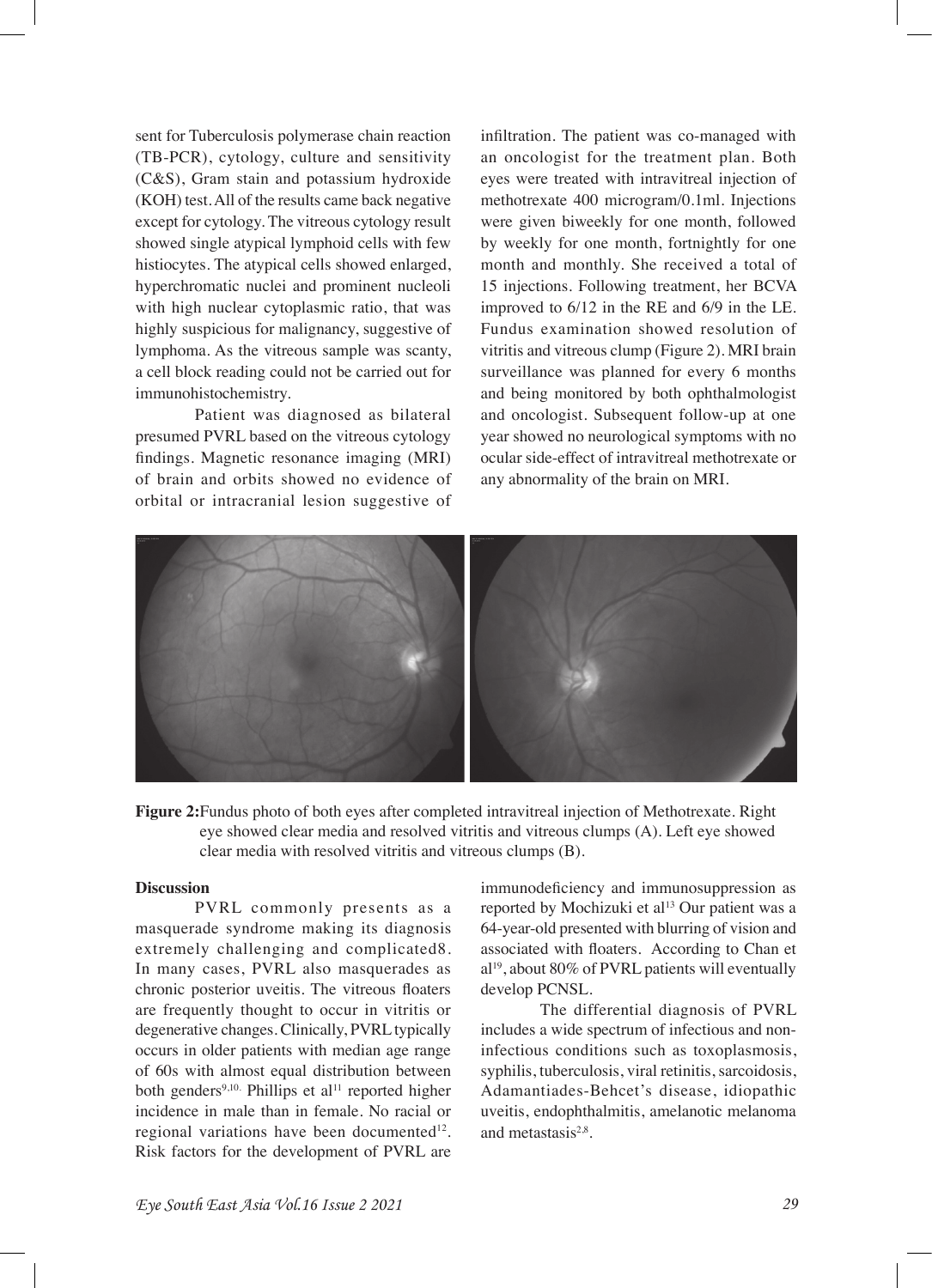Vitreous biopsy remains the goldstandard in diagnosing PVRL<sup>3</sup>. The biopsy specimen can be sent for performing a wide range of laboratory examinations including cytological and histopathological examination, immunocytochemistry, fow cytometry, molecular investigations and exploration of cytokine profile<sup>8,14,15</sup>. However, only 40% of the patients, the initial diagnosis of intraocular lymphoma is established with a single biopsy<sup>16</sup>. Therefore, the clinical presentation and progression is important to support the diagnosis. In our patient, the diagnosis was established by cytology from vitreous biopsy. However, due to limited vitreous sample, immunohistochemistry was not performed.

A multidisciplinary assessment of patients with PVRL and/or PCNSL is required and the collaboration between ophthalmologists, pathologists and oncologists (either hematooncologists or neuro-oncologists) is essential in optimizing management in these patients5,17,18. Treatment with intravitreal methotrexate is extremely successful in achieving clinical remission of ocular involvement in PVRL with sustainable morbidity<sup>8</sup>. There were no reports of intraocular recurrences in PVRL patients that were treated with intravitreal methotrexate as a first line therapy<sup>12</sup>. The most commonly reported complications were transient elevation of intraocular pressure and corneal epitheliopathy. Increasing the intervals between consecutive injections<sup>7</sup>. Our patient responded with intravitreal injections of methotrexate. Her ocular fndings resolved with improvement of BCVA.

### **Conclusion**

PVRL is a rare disease in older patients with features of severe vitritis and absence of macular oedema that mimics chronic uveitis and poses diagnostic challenge. Steroid-resistant chronic uveitis supported by presence of atypical lymphoid cells on cytology suggestive of PVRL. Intravitreal methotrexate is an effective and minimal-invasive treatment with good visual outcome if early recognition and prompt treatment.

#### **Acknowledgements**

The authors would like to acknowledge all the clinicians who have co-managed this case.

### **References**

- 1. Tan SZ, Steeples LR, Chhabra R, Jones NP. An unusual case report of primary vitreoretinal lymphoma. BMC Ophthalmol [Internet]. 2018 Sep 14;18(Suppl 1):223. Available from: http://dx.doi.org/10.1186/ s12886-018-0860-9
- 2. Pe'er J, Hochberg FH, Foster CS. Clinical review: treatment of vitreoretinal lymphoma. Ocul Immunol Inflamm [Internet]. 2009 Sep;17(5):299- 306. Available from: http://dx.doi. org/10.3109/09273940903370755
- 3. Kimura K, Usui Y, Goto H, Japanese Intraocular Lymphoma Study Group. Clinical features and diagnostic signifcance of the intraocular fuid of 217 patients with intraocular lymphoma. Jpn J Ophthalmol [Internet]. 2012 Jul;56(4):383-9. Available from: http://dx.doi.org/10.1007/s10384- 012-0150-7
- 4. Fardeau C, Lee CPL, Merle-Béral H, Cassoux N, Bodaghi B, Davi F, et al. Retinal fluorescein, indocyanine green angiography, and optic coherence tomography in non-Hodgkin primary intraocular lymphoma. Am J Ophthalmol [Internet]. 2009 May;147(5):886-94, 894.e1. Available from: http://dx.doi. org/10.1016/j.ajo.2008.12.025
- 5. Aziz HA, Peereboom DM, Singh AD. Primary central nervous system lymphoma. Int Ophthalmol Clin [Internet]. 2015 Winter; 55(1): 111-21. Available from: http://dx.doi.org/10.1097/ IIO.0000000000000055
- 6. Char DH, Kemlitz AE, Miller T. Intraocular biopsy. Ophthalmol Clin North Am [Internet]. 2005 Mar;18(1):177-85, x. Available from: http://dx.doi.org/10.1016/j. ohc.2004.08.007
- 7. Chan C-C, Sen HN. Current concepts in diagnosing and managing primary vitreoretinal (intraocular) lymphoma.